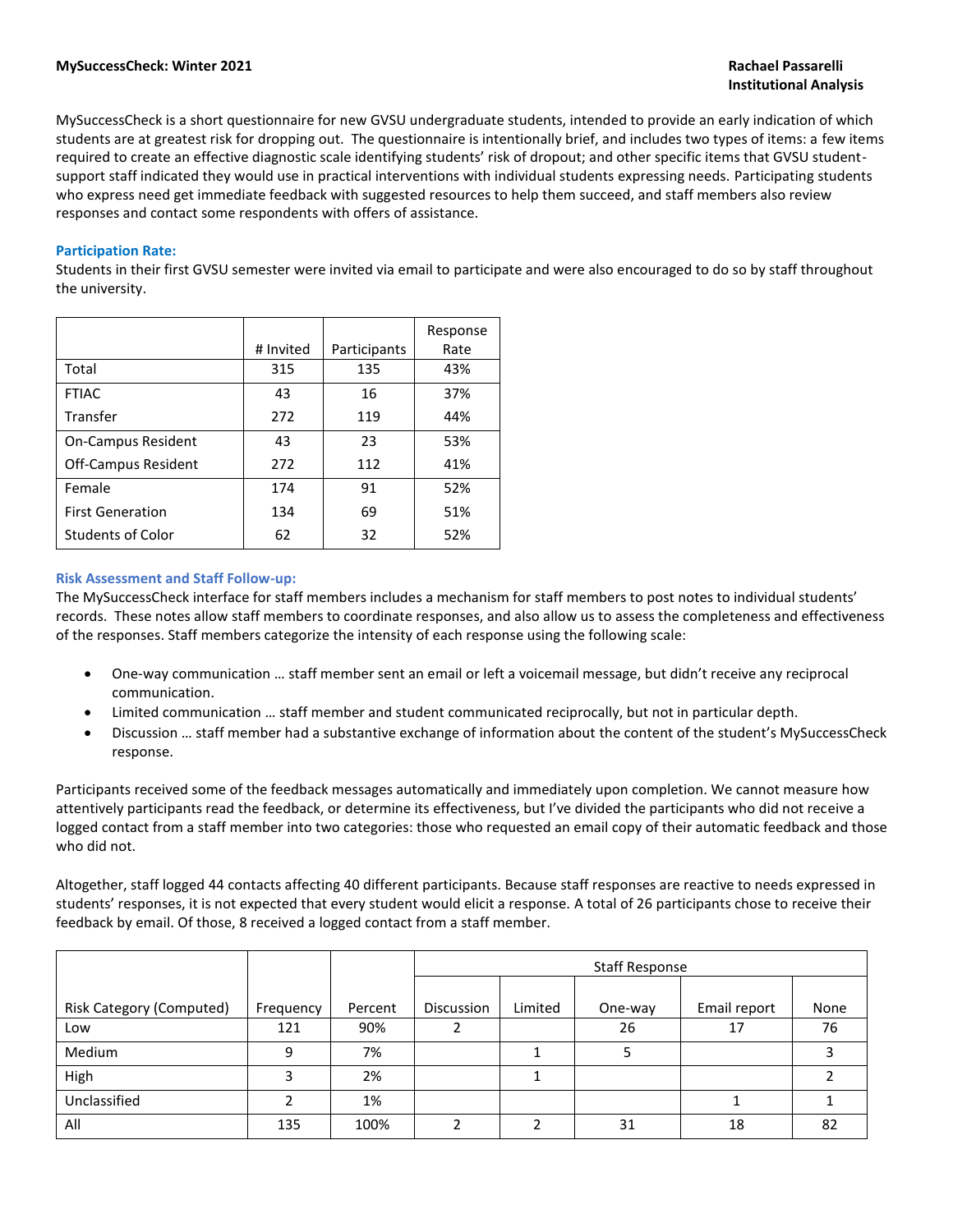# **Survey Item Breakdown:**

# **If I need extra help to be successful in my online or in-person coursework, I know where to access GVSU resources for academic support**

|                            |           |         | Staff Response (row sums to 100%) |         |         |      |  |
|----------------------------|-----------|---------|-----------------------------------|---------|---------|------|--|
|                            | Frequency | Percent | Discussion                        | Limited | One-way | None |  |
| Agree Strongly             | 34        | 25%     | 3%                                | 3%      | 15%     | 79%  |  |
| Agree                      | 75        | 56%     | 1%                                | 1%      | 17%     | 80%  |  |
| Neither Agree nor Disagree | 13        | 10%     |                                   |         | 23%     | 77%  |  |
| <b>Disagree</b>            | 12        | 9%      |                                   |         | 75%     | 25%  |  |
| Disagree Strongly          |           | 1%      |                                   |         | 100%    |      |  |
| All                        | 135       | 100%    | 1%                                | 1%      | 23%     | 74%  |  |

## **I plan to continue at GVSU next year**

|                            |           |         | Staff Response (row sums to 100%) |         |         |      |
|----------------------------|-----------|---------|-----------------------------------|---------|---------|------|
|                            | Frequency | Percent | Discussion                        | Limited | One-way | None |
| Agree Strongly             | 78        | 59%     | 3%                                |         | 23%     | 74%  |
| Agree                      | 46        | 35%     |                                   | 2%      | 22%     | 76%  |
| Neither Agree nor Disagree | q         | 7%      |                                   | 11%     | 33%     | 56%  |
| All                        | 133       | 100%    | 2%                                | 2%      | 23%     | 74%  |

#### **I feel like I belong at GVSU**

|                            |           |         | Staff Response (row sums to 100%) |         |         |      |  |
|----------------------------|-----------|---------|-----------------------------------|---------|---------|------|--|
|                            | Frequency | Percent | <b>Discussion</b>                 | Limited | One-way | None |  |
| Agree Strongly             | 36        | 27%     | 6%                                |         | 22%     | 72%  |  |
| Agree                      | 67        | 50%     |                                   | 1%      | 21%     | 78%  |  |
| Neither Agree nor Disagree | 29        | 21%     |                                   | 3%      | 21%     | 76%  |  |
| <b>Disagree</b>            |           | 1%      |                                   |         | 100%    |      |  |
| Disagree Strongly          | າ         | 1%      |                                   |         | 100%    |      |  |
| All                        | 135       | 100%    | 1%                                | 1%      | 23%     | 74%  |  |

# **For in-person or synchronous classes, how many of your scheduled class sessions have you missed?**

|              |           |         | Staff Response (row sums to 100%) |         |         |      |  |
|--------------|-----------|---------|-----------------------------------|---------|---------|------|--|
|              | Frequency | Percent | Discussion                        | Limited | One-way | None |  |
| None of them | 99        | 73%     | 1%                                |         | 24%     | 75%  |  |
| One          | 20        | 15%     | 5%                                |         | 15%     | 80%  |  |
| Two          | 11        | 8%      |                                   |         | 9%      | 91%  |  |
| $3$ to 5     | 4         | 3%      |                                   | 25%     | 75%     |      |  |
| 6 or More    |           | 1%      |                                   | 100%    |         |      |  |
| All          | 135       | 100%    | 1%                                | 1%      | 23%     | 74%  |  |

## **Do you still need to purchase textbooks for any of your classes this semester?**

|           |           |         |                   | Staff Response (row sums to 100%) |         |      |  |
|-----------|-----------|---------|-------------------|-----------------------------------|---------|------|--|
|           | Frequency | Percent | <b>Discussion</b> | Limited                           | One-way | None |  |
| <b>No</b> | 119       | 89%     | 2%                | 2%                                | 23%     | 74%  |  |
| Yes       | 14        | 11%     |                   |                                   | 29%     | 71%  |  |
| All       | 133       | 100%    | 2%                | 2%                                | 23%     | 74%  |  |